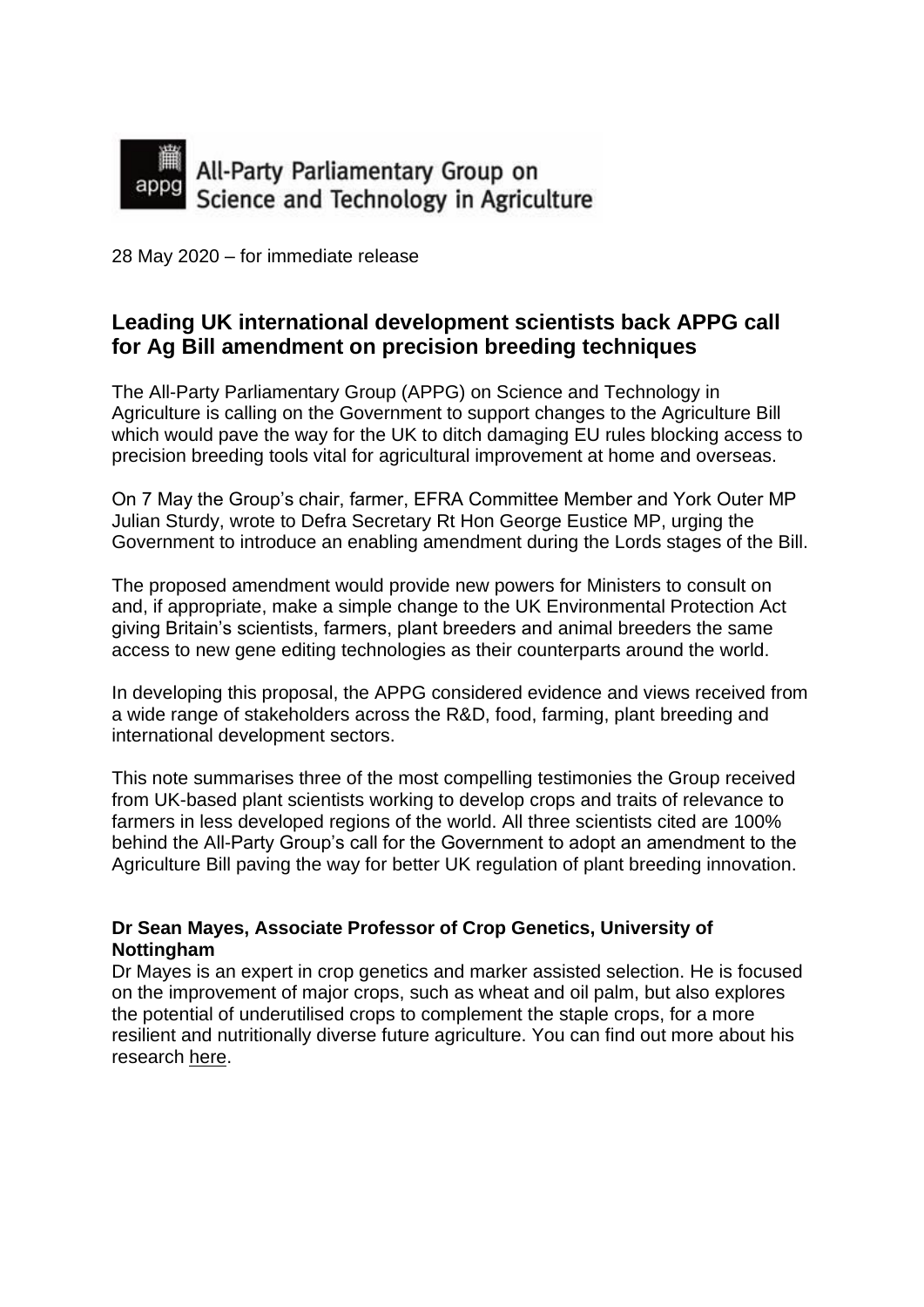

Dr Mayes considers that the UK adopting a more science-based and proportionate approach to regulating gene editing techniques could mark a 'water-shed moment' for agricultural development and improvement in poorer regions of the world.

"Early action on this issue by the UK would be seen as a watershed moment, not only giving a significant boost to UK-based research into under-utilised species and exploration of beneficial

traits of relevance to developing world agriculture (resource use efficiency, stress tolerance, nutritional quality and yield), but also, when many African and Commonwealth countries have largely taken their lead from the UK, paving the way for policy and regulatory change in many developing countries to make available the key research tools needed to tackle some of the problems faced in the countries where population increase is most concentrated," said Dr Mayes.

### **Professor Giles E.D. Oldroyd FRS, Russell R Geiger Professor of Crop Science, Crop Science Centre, University of Cambridge**

Professor Giles Oldroyd is a plant scientist at the University of Cambridge, working on beneficial microbial associations that plants form to help in the uptake of nutrients, such as nitrogen and phosphorus. He has been a Royal Society Wolfson Research Merit Award winner and the Society of Biology (SEB) President's Medal winner. Since 2014 Giles has been in the top 1% of highly cited plant scientists across the world. He is director of the recently established Crop Science Centre in Cambridge, an alliance between the University of Cambridge and the National Institute of Agricultural Botany (NIAB).

Asked about the concerns of people who suggest his research strays into the realms of tinkering with Nature, or 'playing God', Professor Oldroyd does not mince his words:



"I do take their concerns seriously, and it is our responsibility as scientists to be as transparent and open as possible, and take time to explain the nature and purpose of our research. The primary objective of plant breeding is to generate novel sources of genetic variation and then select the most promising offspring for further testing and development. Over a period of many years, plant scientists and breeders have developed increasingly targeted ways of generating genetic diversity. The advanced breeding techniques under discussion in the amendment

proposed by the APPG are the most precise crop improvement methods available today. They produce genetic diversity at very targeted locations, allowing an unprecedented level of precision. Varieties bred using these techniques have no offtarget effects, in stark contrast to approaches used in the past, such as gamma ray radiation, that have been used to create many varieties still grown in both conventional and organic farming systems."

"Much of the food we eat is grown with high dependency on chemical inputs, in order to sustain the high yields the world has grown to expect and needs. Finding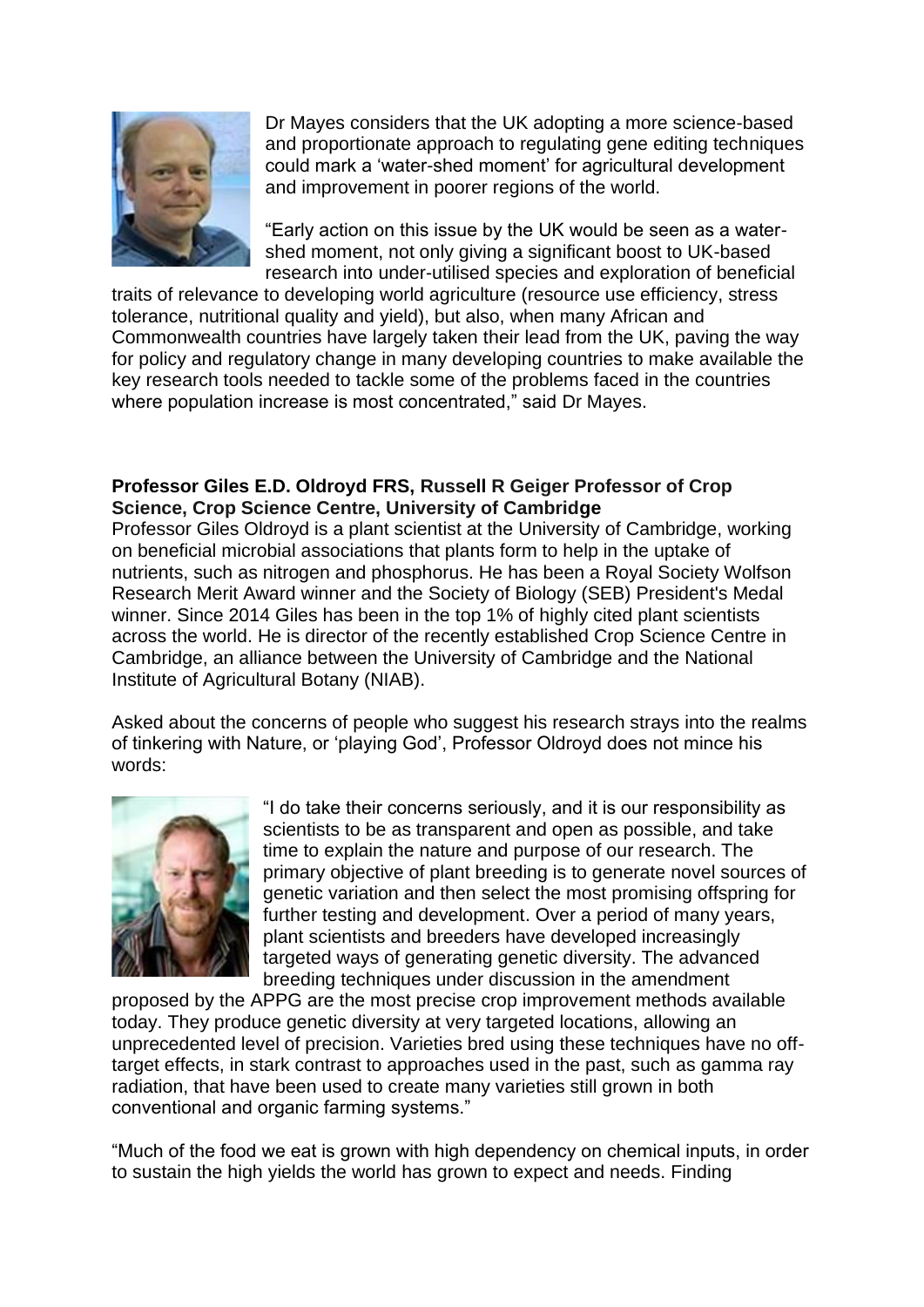alternatives to high-input farming is critical to deliver sustainable and equitable food production. I don't believe the answer to this problem is organic, because of the significant yield losses associated with this system. I am hopeful that in the 21<sup>st</sup> century we can develop crops that deliver on productivity for all of the world's farmers, but do so in a manner that is environmentally sustainable. The solutions lie in biological innovations in farming, and the new precision tools for plant breeding are an essential component to deliver productive, equitable and sustainable crops," said Professor Oldroyd.

### **Professor Steve McGrath, Head of Sustainable Agriculture Sciences, Rothamsted Research**

Professor Steve McGrath is a Soil and Crop Scientist at Rothamsted Research, where he is Head of the Sustainable Agriculture Sciences department. His key areas of research interest include GeoNutrition – understanding the bioavailability of nutrients from soils; their effects on yield and quality of food and feed, and biofortification of wheat with selenium and zinc to increase human dietary intake. Steve holds a BSc and PhD from the University of Sheffield and is an Honorary Professor in the School of Biosciences, University of Nottingham. His other honours include: Clarivate Highly Cited Scientist in agricultural science since 2001; the Royal Agricultural Society's Research Medal; Distinguished Visiting Scientist; Waite Institute Adelaide Australia; and Presidency of the International Society for Trace Element Biogeochemistry.

Professor McGrath believes that the effect of the APPG-led initiative in moving the UK away from Europe's current regulatory system, which holds back innovation, towards a more science-based approach*,* could deliver significant benefits for developing countries.



"The UK's contribution to international efforts to use precision breeding techniques to help solve urgent issues in developing countries could be very great, including improving crop yields and thus alleviating poverty in the face of intense climate change. This is a very urgent issue in less developed regions, particularly in staple crops. Gene editing has great promise to speed up breeding of lines with improved traits for increased yields,

resistance to pests and disease, improved nutrient value, enhanced diversity of diets and improving health. In future it could speed up improvement in local so-called 'orphan crops' that are underdeveloped in terms of their agronomic characteristics and economic value. Safe, nutritious and affordable food has to be a priority – this amendment would mean that the relative low-cost and accessibility of using gene editing techniques in research programmes such as ours could be genuinely transformative," said Professor McGrath.

#### **ENDS**

#### **Note to Editors**